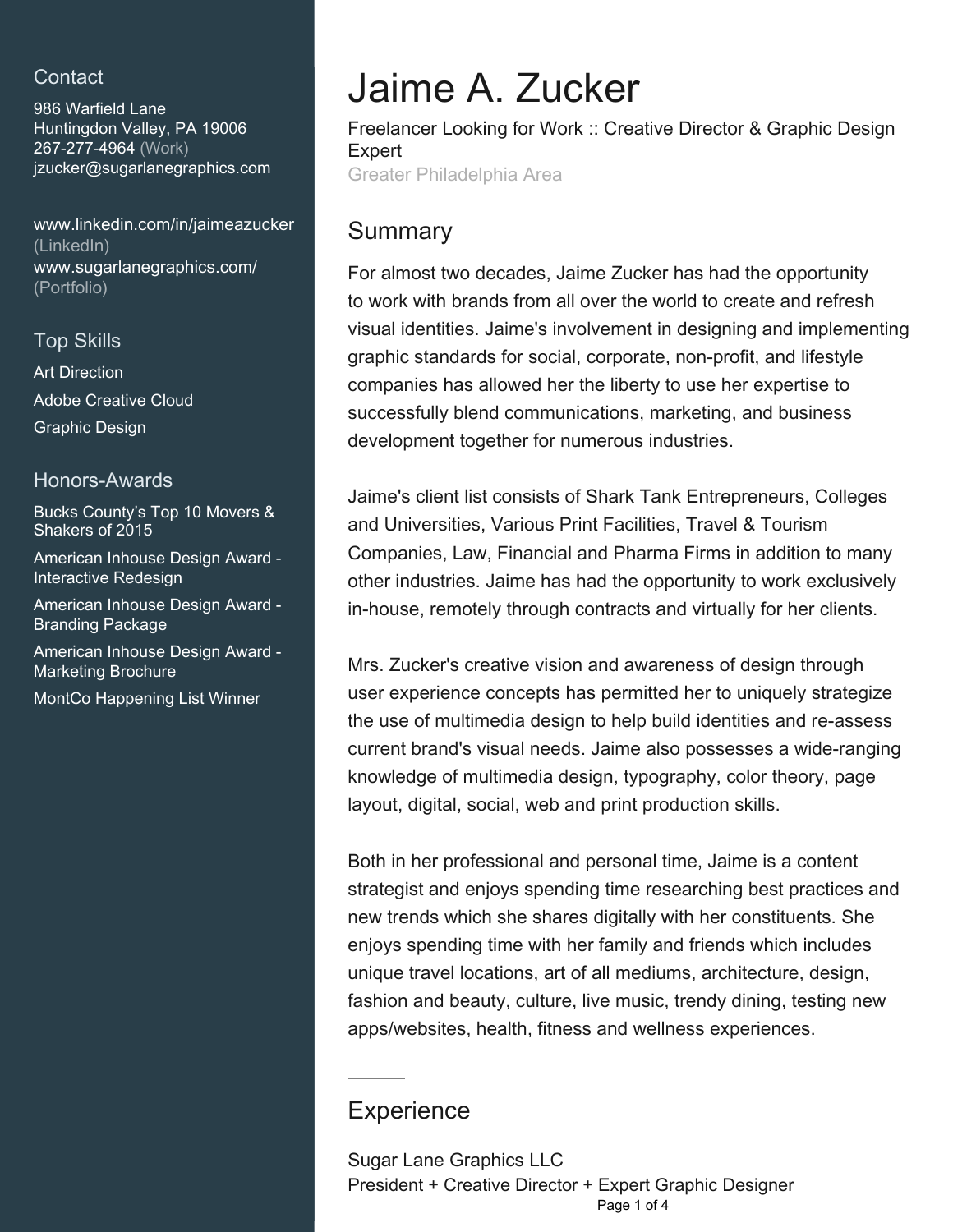July 2014 - Present (5 years 9 months) Montgomery County, PA

I am a Brand and Identity Designer + Creative Director at Sugar Lane Graphics LLC. I offer creative solutions to corporate, social, non-profit and lifestyle brands. I help establish local and international brands, large and small. My current client list consists of Shark Tank Entrepreneurs, Universities, Print Facilities, Law Firms, Financial Firms, Pharma and Travel & Tourism companies in addition to many other amazing clients.

Shark Branding Director of Design and Creative January 2014 - September 2014 (9 months)

Graphic design for various Daymond John's Shark Branding clients.

Pennsylvania Horticultural Society Brand Manager November 2011 - June 2014 (2 years 8 months) Philadelphia, PA

I am responsible for managing and coordinating the implementation of PHS's visual identity for all projects, programs and events including the annual PHS Philadelphia Flower Show. I lead the design development and overall creative direction while managing graphic designers, freelancers, print vendors and interns. I also over see the usage of our brand and subrands on various platforms such as web, social media, app, merchandise, events and publications. In addition to working with our staff, I ensure our brand maintains its intended standards with all constituents.

#### HRDQ

Graphic Designer (freelance) October 2011 - November 2011 (2 months)

- Created Marketing Collateral Flyers and Catalogs
- Created Graphics for Website and Blogs
- Updated Blog Navigation and Design Themes
- Branded Blogs with Logos

**VITETTA** Graphic, UX & IA and Intranet Designer February 2007 - April 2010 (3 years 3 months) Philadelphia, PA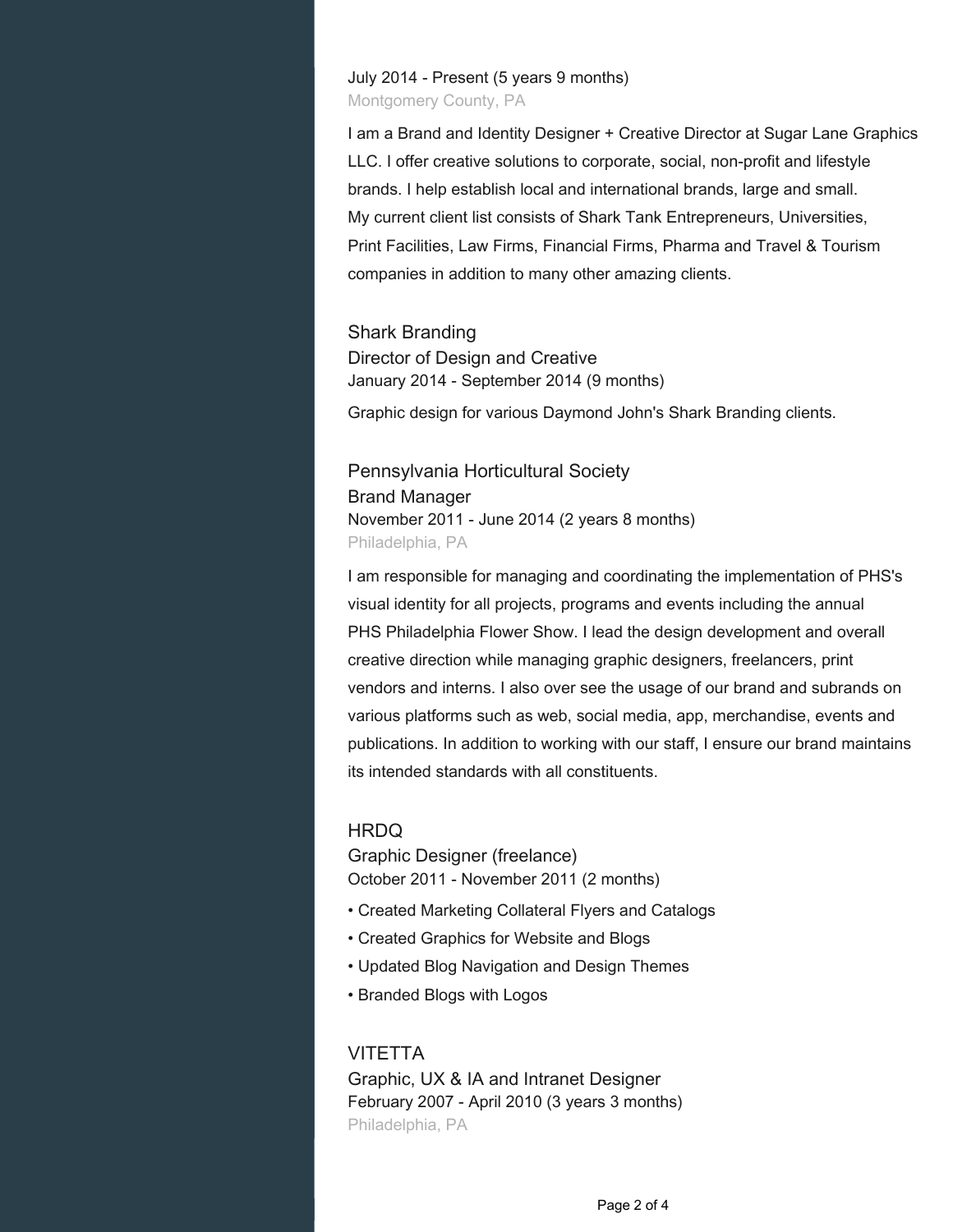- Managed UX & IA Design from Concept to Publishing for Website and Intranet
- Created, Managed and Maintained All Marketing Collateral & Graphic Files
- Supported and Unified All National Offices with Graphic Standards
- Planned and Designed All Internal and External Events
- Designed Interactive Presentations for Meetings, Shows and Conventions
- Designed and Managed Promotional Items and Apparel

#### GVA Smith Mack

Graphic and Web Designer February 2005 - February 2007 (2 years 1 month) Wayne, PA

- Created and Maintained Graphic Standards and All Corporate Branding
- Managed Website and Email Marketing
- Managed and Maintained Print Production Schedule
- Established In-House Design Department
- Planned and Coordinated All Internal and External Events
- Selected to Design Materials for GVA Worldwide

#### Sugar Lane Graphics

Freelance Graphic Designer April 2003 - January 2005 (1 year 10 months)

- Created User Friendly Website for Non-Profit Youth Organization
- Designed Marketing Collateral for Johnson & Johnson Companies
- Designed & Produced Marketing for Various Advertising Agencies

Horizon/Mercy Blue Cross Blue Shield Graphic, Website and Intranet Designer September 2001 - April 2003 (1 year 8 months) Trenton, Nj

- Created All Marketing Collateral for Members, Providers & Employees
- Managed and Created Graphics for Website and Intranet
- Designed Presentations for Meetings and Conferences
- Established In-House Design Dept. and Managed All Design Projects & Vendors

Launch International Graphic Designer for Special Projects March 2001 - August 2001 (6 months) Doylestown, PA